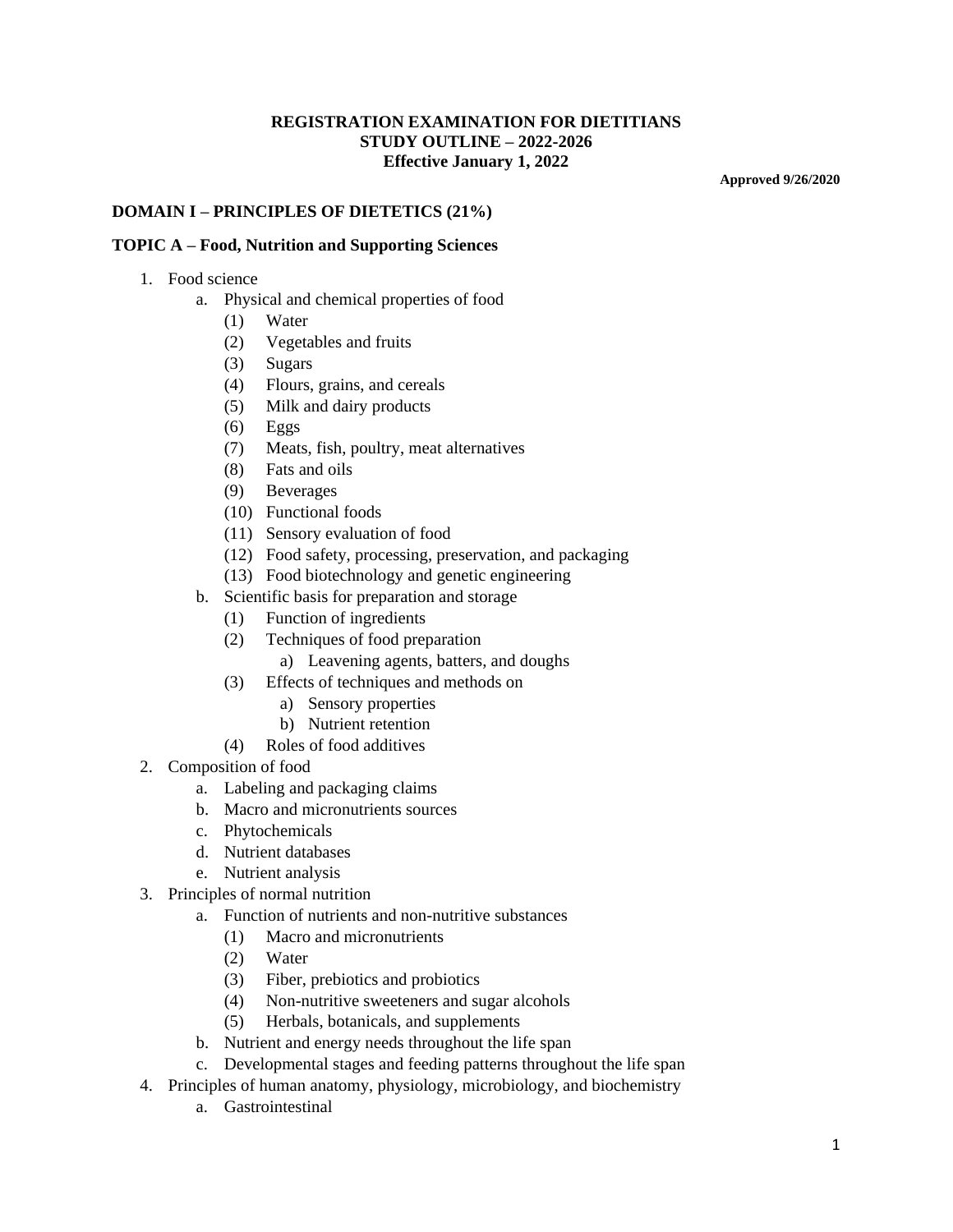- b. Renal
- c. Pulmonary
- d. Cardiovascular
- e. Neurological
- f. Musculoskeletal
- g. Reproductive
- 5. Social determinants of health (e.g., income, culture, social status, education, physical environment, social network, genetics, gender, race, and sexual orientation)
	- a. Nutrition requirements for health promotion and disease prevention

# **TOPIC B – Education, Communication and Technology**

- 1. Components of the educational plan
	- a. Targeted setting/clientele
		- (1) Cultural competencies and diversity
		- (2) In-service education (e.g., students and health and rehabilitative service providers)
		- (3) Patient/client counseling
		- (4) Group/individual education
	- b. Goals and objectives (e.g., collaborate with partners and stakeholders)
	- c. Needs assessment (e.g., external constraints, competing programs, illness, and learning needs)
		- (1) Individual
		- (2) Group
	- d. Content (e.g., community resources, learning activities/methodology, references, handouts, and instructional materials)
	- e. Evaluation criteria
	- f. Budget development
	- g. Program promotion
- 2. Education Theories
	- a. Educational readiness
	- b. Human behavior and change management theory
- 3. Implementation
	- a. Communication
		- (1) Interpersonal
		- (2) Group process (e.g., interprofessional)
		- (3) Teach classes (e.g., culinary demonstrations and grocery tours)
	- b. Interviewing (e.g., techniques of questioning: open-ended, closed-ended, leading)
	- c. Counseling (e.g., techniques: motivation interviewing, behavioral, other)
	- d. Methods of communication
		- (1) Verbal/non-verbal
		- (2) Written (e.g., reports, grant proposals, other)
		- (3) Media (e.g., print, electronic, and social media)
- 4. Evaluation of educational outcomes
	- a. Measurement of learning
		- (1) Formative
		- (2) Summative
	- b. Evaluation of effectiveness of educational plan
	- c. Documentation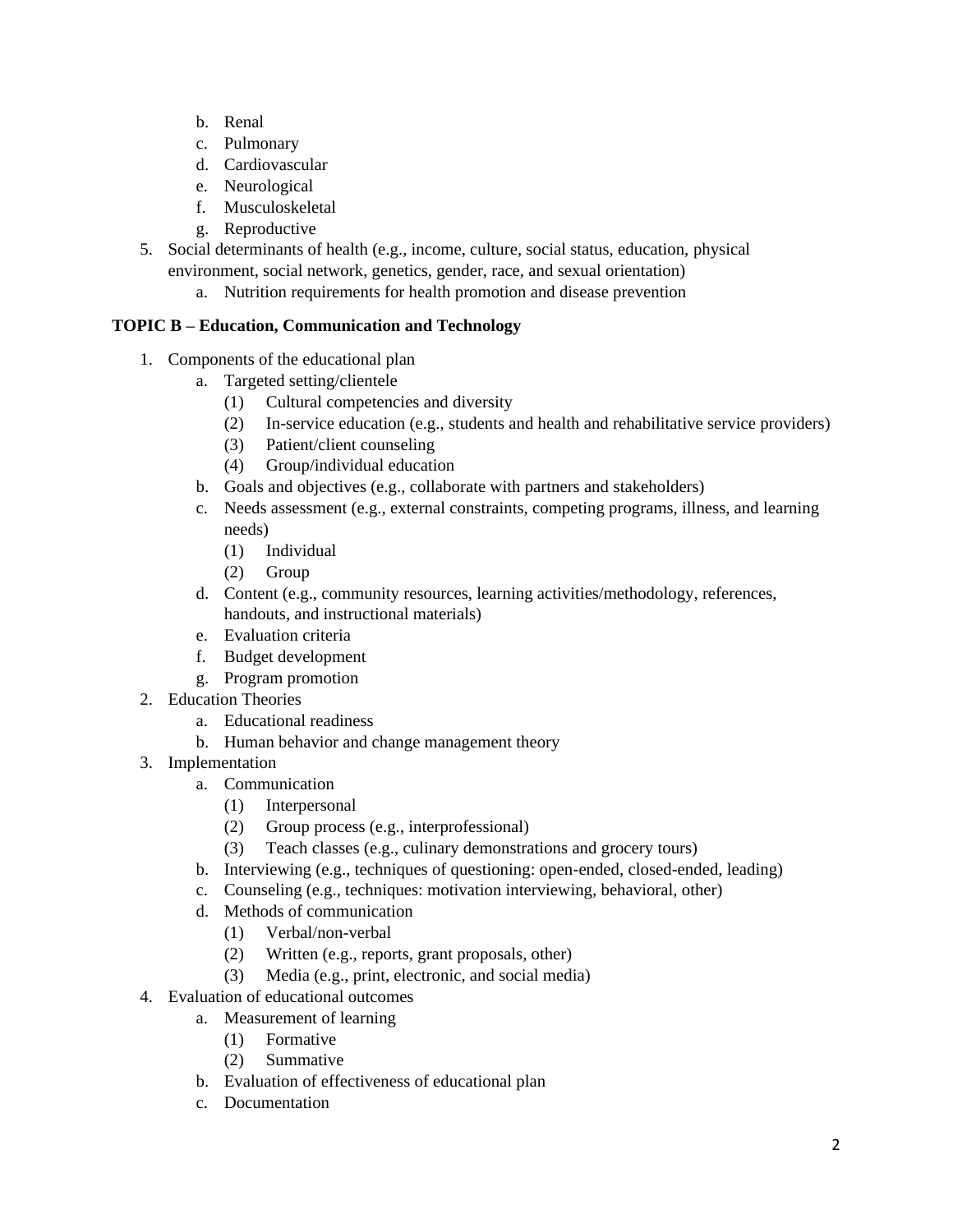- 5. Client information
	- a. Records
	- b. Confidentiality
- 6. Healthcare and nutrition informatics systems/technologies
	- a. Telehealth and remote health monitoring systems
	- b. Electronic health records (e.g., meaningful use, privacy and protection for Protected Health Information (PHI), use for outcomes and use for National Consumer Panel (NCP))
	- c. Food and nutrient analysis software and databases
- 7. Public policy advocacy and legislation

# **TOPIC C – Research Applications**

- 1. Types of research
- 2. Research process (e.g., secure funding, hypothesis testing, study design, Institutional Review Board (IRB), statistical analysis, results, and discussion)
- 3. Data collection, analysis, interpretation, and outcomes to make decisions
- 4. Application of statistical analysis (e.g., analysis, interpretation, and integration of evidence-based research findings)
- 5. Presentation of research data and outcomes
- 6. Report research findings (e.g., write manuscripts, translation of results for diverse uses)
- 7. Use of grading systems (e.g., Evidence Analysis Library) and the application of evidence analysis as the basis for practice decisions.

# **DOMAIN II – NUTRITION CARE FOR INDIVIDUALS AND GROUPS (45%)**

# **TOPIC A – Screening and Assessment**

- 1. Nutrition screening
	- a. Purpose
	- b. Selection and use of risk factors and evidence-based tools
	- c. Parameters and limitations
	- d. Methodology
	- e. Participation in interdisciplinary nutrition screening teams
	- f. Cultural competence
	- g. Prioritize nutrition risk
- 2. Nutrition assessment of individuals
	- a. Dietary intake assessment, analysis, and documentation
	- b. Medical and family history
	- c. Obtain and assess physical findings
		- (1) Anthropometric data
		- (2) Nutrition-focused physical exam
		- (3) Intake and output
	- d. Medication management
		- (1) Prescriptions, over-the-counter medications, and supplements
		- (2) Medication/food/supplement interactions
	- e. Obtain and assess biochemical data, diagnostic tests, and procedures
	- f. Assessment of energy and nutrient requirements
	- g. Physical activity habits and restrictions
	- h. Comparative standards (e.g., energy requirements and growth)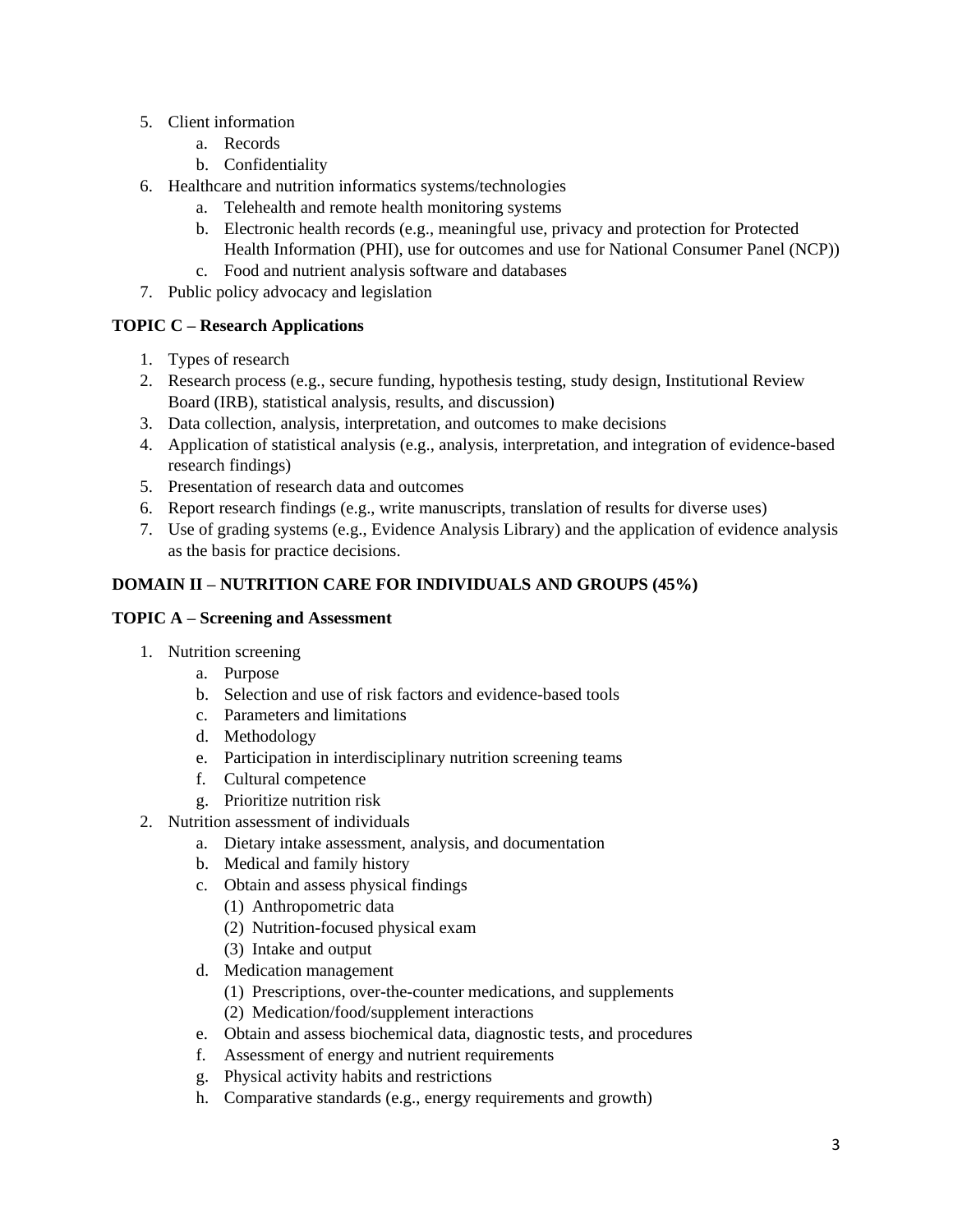- i. Economic/social
	- (1) Psychosocial and behavioral factors
	- (2) Socioeconomic factors
	- (3) Functional factors
- j. Educational readiness assessment
	- (1) Motivational level and readiness to change
	- (2) Educational level
	- (3) Situational (e.g., environmental, economic, and cultural
- k. General wellness assessment
- 3. Nutrition assessment of populations and community needs assessment
	- a. Obtain and assess community and group nutrition status indicators
		- (1) Demographic data
		- (2) Incidence and prevalence of nutrition-related status indicator
		- (3) Prevalence of food insecurity
	- b. Review and utilize nutrition screening and surveillance systems (e.g., national, state, and local reference data, NHANES, BRFSS and YRBSS)
	- c. Availability of community resources
		- (1) Food and nutrition assistance programs
		- (2) Consumer education resources
		- (3) Health services
		- (4) Studies on food systems, local marketplace, food economics
		- (5) Public health programs

# **TOPIC B – Diagnosis**

- 1. Relationship between nutrition diagnoses and medical diagnoses
	- a. Pathophysiology
	- b. Identifying medical diagnoses affecting nutrition care
	- c. Determining nutrition risk factors for current medical diagnoses
	- d. Determining nutrition factors for groups
- 2. Data sources and tools for nutrition diagnosis
	- a. Organizing assessment data
	- b. Using standardized language
- 3. Diagnosing nutrition problems for individuals and groups
	- a. Making inferences
	- b. Prioritizing
	- c. Differential diagnosing
- 4. Etiologies (e.g., cause/contributing risk factors)
	- a. Identifying underlying causes and contribution risk factors of nutrition diagnoses
	- b. Making cause and effect linkages
- 5. Signs and symptoms (e.g., defining characteristics)
	- a. Linking signs and symptoms to etiologies
	- b. Using subjective (symptoms) and/or objective (signs) data
- 6. Documentation

# **TOPIC C – Planning and Intervention**

- 1. Nutrition care for health promotion and disease prevention
	- a. Identification of desired outcomes/actions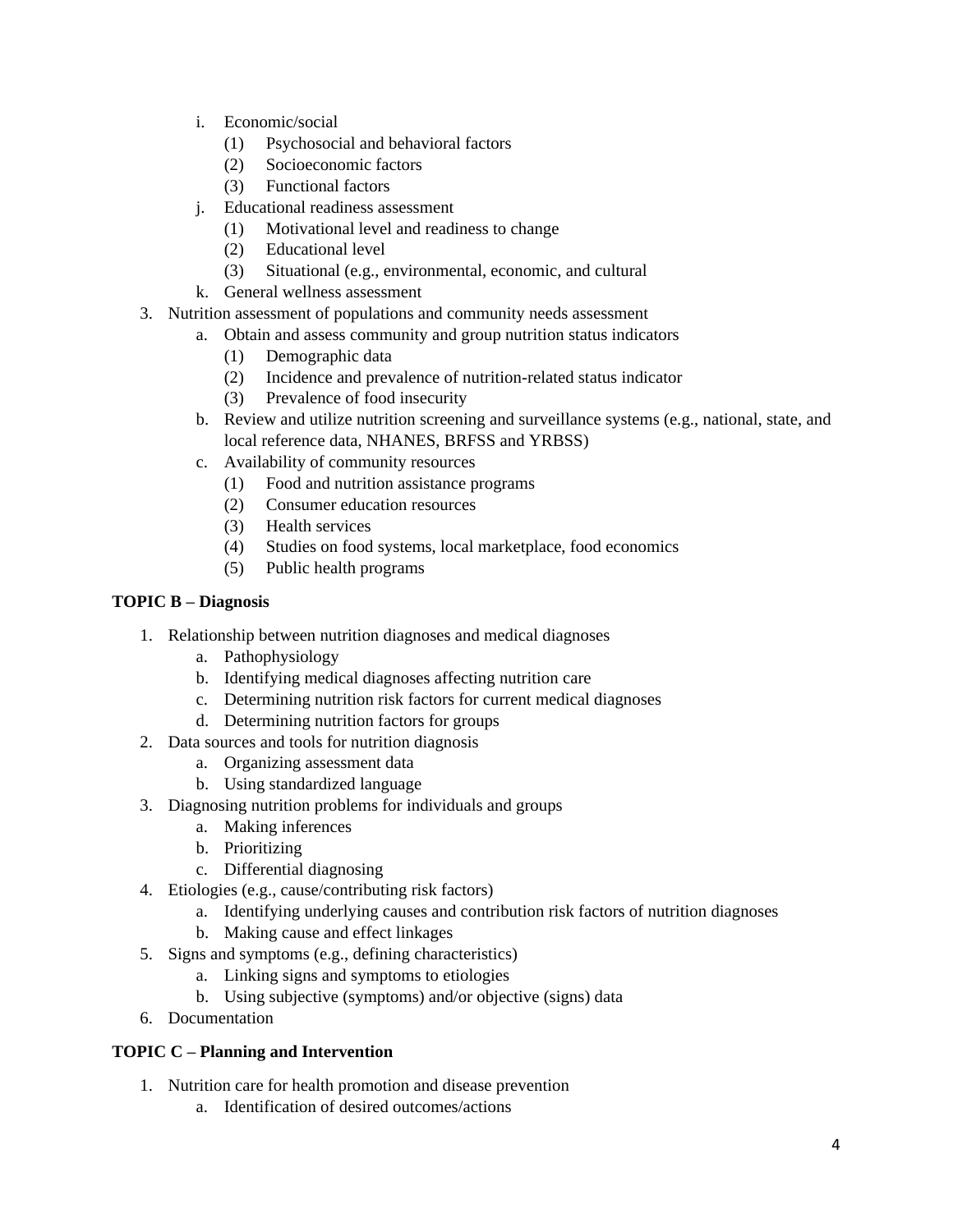- (1) Evidence-based practice for nutrition intervention
- (2) Evaluation of nutrition information
- (3) Food fads
- (4) Health fraud
- (5) Health and wellness promotion and risk reduction programs
- b. Implementing care plans
	- (1) Nutrition recommendations to promote wellness
	- (2) Communication and documentation
- 2. Medical Nutrition Therapy
	- a. Identify desired outcomes and actions
	- b. Relationship of pathophysiology to treatment of nutrition-related disorders
		- (1) Critical care and hypermetabolic states
		- (2) Disordered eating and eating disorders
		- (3) Food allergies and intolerance
		- (4) Immune system disorders, infections, and fevers
		- (5) Malnutrition (e.g., protein, calorie, vitamin and mineral)
		- (6) Metabolic
		- (7) Endocrine
		- (8) Inborn errors of metabolism
		- (9) Oncologic and hematologic conditions
		- (10) Organ system dysfunction
			- a) Gastrointestinal
			- b) Renal
			- c) Pulmonary
			- d) Cardiovascular
			- e) Nervous system
			- f) Musculoskeletal
			- g) Reproductive
		- (11) Orthopedic
		- (12) Wounds
		- (13) Obesity
		- (14) Mental/Behavioral health and addiction
		- (15) Gastrointestinal and bariatric surgery
	- c. Determine energy/nutrient needs specific to condition
	- d. Determine specific feeding methods
		- (1) Oral
			- a) Composition/texture of foods and liquids
				- i. Chewing difficulty
				- ii. Swallowing difficulty (International Dysphagia Diet Standardization Initiative)
			- b) Diet patterns/schedules
			- c) Diet modification for diagnostic test
			- d) Modified diet products and food supplements
			- e) Adaptive equipment
			- f) Breastfeeding
		- (2) Enteral and Parenteral nutrition
			- a) Formulas and calculations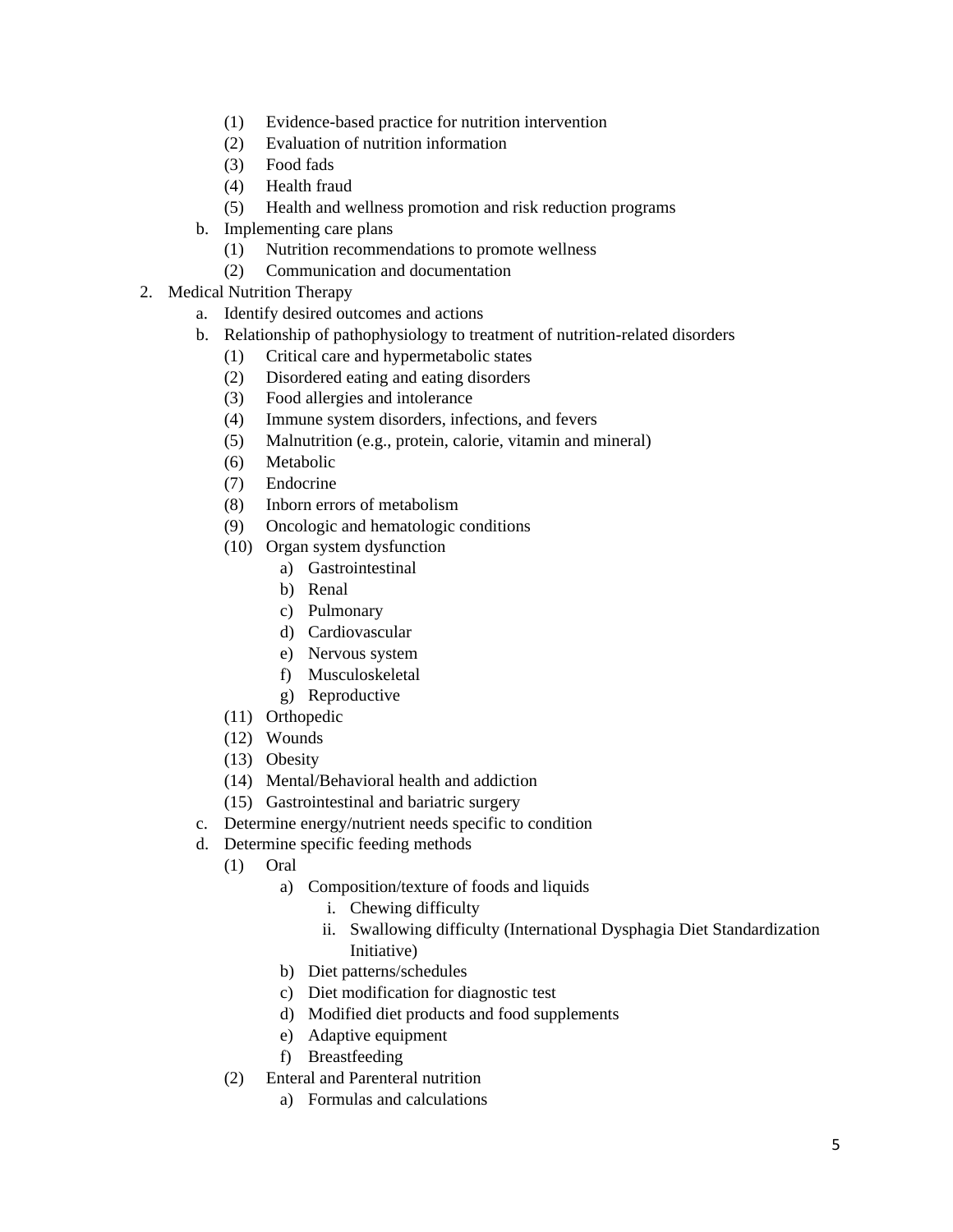- b) Routes, techniques, equipment
- c) Complications
- (3) Integrative and functional care, herbal therapy
- e. Implementing care plans
	- (1) Nutrition therapy for specific nutrition-related problems
	- (2) Basis for quality practice (e.g., evidence-based guidelines, standardized processes National Consumer Panel (NCP), regulatory and patient safety issues)
	- (3) Counseling and training (e.g., nutrition plans, medical devices and formula preparation
	- (4) Communication and documentation
		- a) Patient rounds
		- b) Care conference
		- c) Coordination of care/interprofessional coordination
	- (5) Discharge planning
		- a) Recommend appropriate physical, social, behavioral or psychological services
		- b) Referral to community resources (e.g., WIC and home-delivered meals)
- 3. Implementation and promotion of national dietary guidance
	- a. MyPlate and other diet instructional tools
		- b. *Dietary Guidelines for Americans* and *Healthy People*
		- c. State and community resources and nutrition-related programs
			- (1) Block grants to states
			- (2) Federal and state funded food and nutrition programs
			- (3) Community-based interventions
- 4. Development of programs and services
	- a. Identification and attainment of funding
	- b. Resource allocation and budget development
	- c. Provision of food and nutrition services to groups

## **TOPIC D – Monitoring and Evaluation**

- 1. Monitoring progress and updating previous care
	- a. Monitoring and determining tolerance to interventions (e.g., medications, tube feeding, parenteral nutrition, medical nutrition and dietary supplements)
- 2. Measuring outcome indicators using evidence-based guides for practice
	- a. Selecting indicators
	- b. Using reference standards
	- c. Explaining variance
- 3. Evaluating effectiveness and outcomes of nutrition interventions for individuals and populations
	- a. Direct nutrition intervention outcomes
	- b. Clinical and health status outcomes
	- c. Patient-centered outcomes
	- d. Resource utilization outcomes
- 4. Relationship with outcome measurement systems and quality improvement
- 5. Determining continuation and transition of care
	- a. Continuing and updating care
	- b. Discontinuing care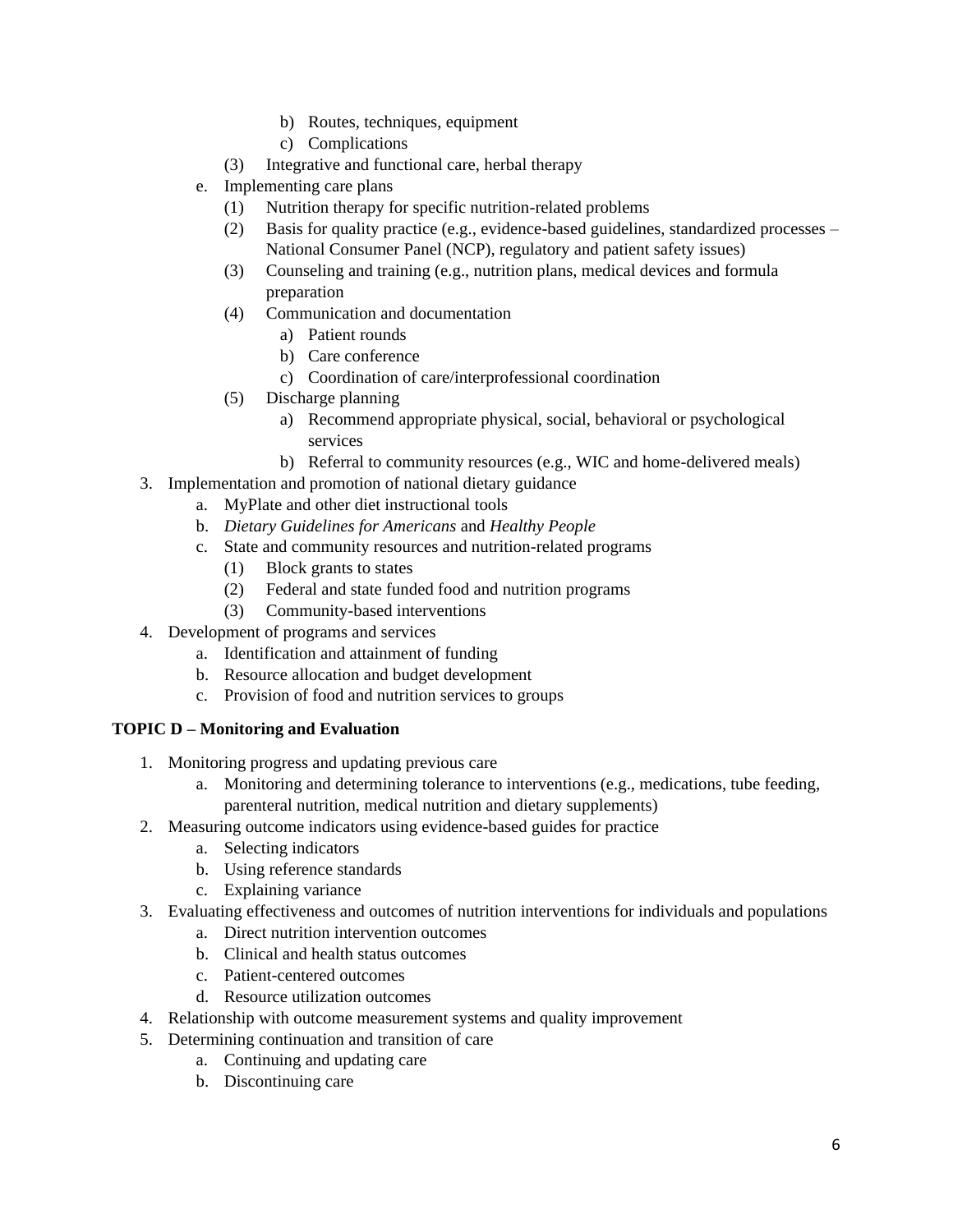# **DOMAIN III – MANAGEMENT OF FOOD AND NUTRITION PROGRAMS AND SERVICES (21%)**

## **TOPIC A – Functions of Management**

- 1. Functions
	- a. Planning
		- (1) Short and long range
		- (2) Strategic and operational
		- (3) Policies and procedures
		- (4) Emergency preparedness
	- b. Organizing
		- (1) Schedules and FTE allocations
		- (2) Department or unit structure
		- (3) Processes, procedures, and improving productivity
		- (4) Resources
	- c. Directing
		- (1) Coordination
		- (2) Delegation
		- (3) Communication
		- (4) Motivation strategies
		- (5) Leadership theories
		- (6) Management theories
	- d. Controlling
		- (1) Establishing standards
		- (2) Monitoring established plans
		- (3) Developing corrective actions
	- e. Staffing
		- (1) Forecasting personnel needs
		- (2) Alignment of personnel
- 2. Management characteristics
	- a. Skills
		- (1) Technical
		- (2) Human
		- (3) Conceptual
	- b. Roles
		- (1) Informational
		- (2) Conflict resolution
		- (3) Problem-solving
		- (4) Decision-making
		- (5) Other (e.g., change management)
	- c. Traits
		- (1) Management styles
		- (2) Leadership styles
		- (3) Interpersonal styles
		- (4) Managing a diverse workforce
		- (5) Emotional intelligence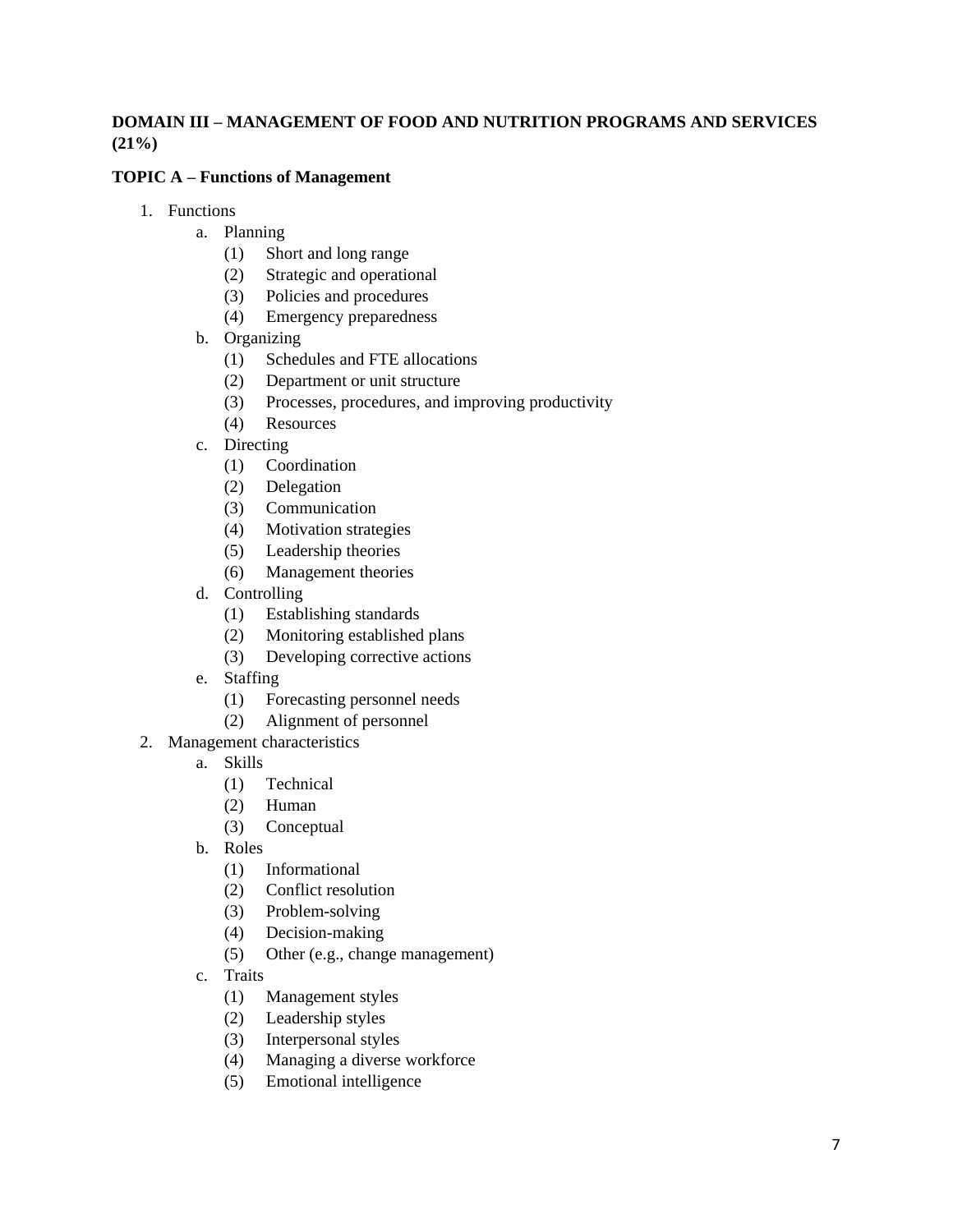## **TOPIC B – Human Resource Management**

- 1. Employment laws and regulations
	- a. Compliance (e.g., Equal Employment Opportunity Commission (EEOC), Americans with Disabilities Act (ADA), Occupational Safety and Health Act (OSHA) or other)
	- b. Credentialing and licensure
	- c. Unions and contracts
- 2. Employment standards
	- a. Job analysis
	- b. Job specifications
	- c. Job descriptions
- 3. Employment processes
	- a. Recruitment and selection, interviewing skills
	- b. Orientation and training
	- c. Performance improvement, development, and evaluation
	- d. Discipline
	- e. Grievance
	- f. Compensation
	- g. Retention and turnover
	- h. Personnel records
	- i. Cultural humility/competence (e.g., diversity and inclusion, equitable workplaces, scheduling implications, training, etc.)

# **TOPIC C – Financial Management**

- 1. Budgeting processes and fiscal periods
	- a. Budget procedures
	- b. Types
		- (1) Operational
		- (2) Capital
	- c. Methods
		- (1) Incremental
		- (2) Performance
		- (3) Zero-based
		- (4) Flexible
		- (5) Fixed
	- d. Components
		- (1) Types of expenses
		- (2) Revenue streams
		- (3) Profitability
	- e. Resource allocation
- 2. Financial monitoring
	- a. Accounting principles
	- b. Cash control and auditing
	- c. Financial statements
	- d. Financial analysis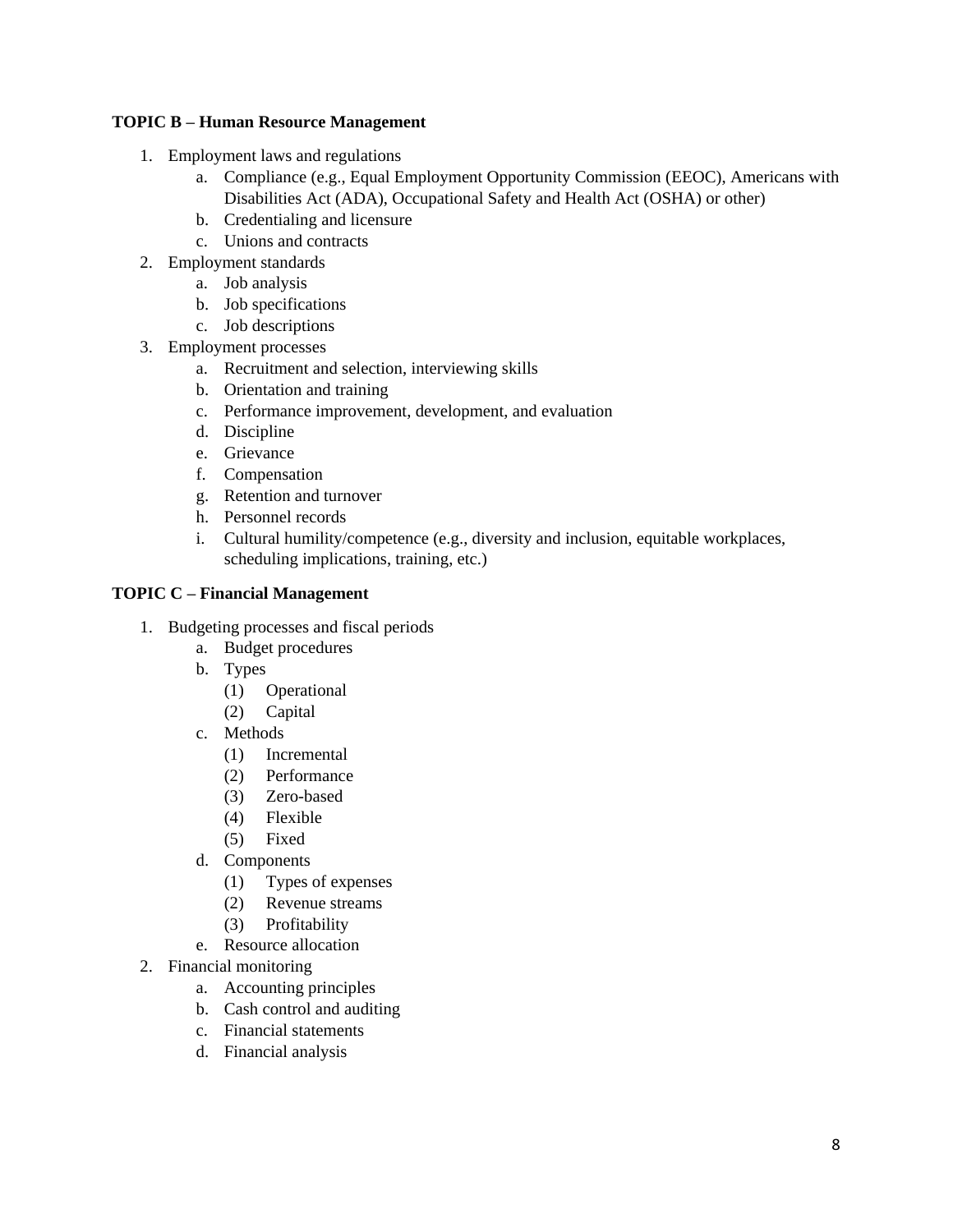# **TOPIC D – Marketing and Public Relations**

- 1. Marketing analysis
	- a. Process
		- (1) Identification of target market
		- (2) Determination of needs/wants
		- (3) Marketing mix
		- (4) Customer satisfaction
		- (5) Documentation and evaluation
- 2. Pricing
	- a. Strategies
		- (1) Breakeven
		- (2) Revenue-generating
		- (3) Loss leader
	- b. Rationale
- 3. Public relations
	- a. Media relations
	- b. Social networking
	- c. Campaign development
	- d. Customer service
- 4. Marketing mix principles
	- a. Product
	- b. Place
	- c. Price
	- d. Promotion

## **TOPIC E – Quality Management and Regulatory Compliance**

- 1. Regulatory guidelines (e.g., federal, state, local and accreditation agencies)
	- a. Food and nutrition policy (e.g., older adults act legislation, farm bill)
	- b. Federal feeding programs (e.g., Supplemental Nutrition Assistance Program (SNAP), National School Breakfast Program and National School Lunch Program, Child and Adult Care Food Program (CACFP))
	- c. Coding and billing, insurance requirements
	- d. Accreditation agencies (e.g., The Joint Commission, Centers for Medicare & Medicaid Services (CMS), DNV GL Healthcare)
- 2. Process, implementation, evaluation
	- a. Cost/benefit analysis
	- b. Productivity analysis
	- c. Program and product analysis
	- d. Tools (e.g., Kaizen, Total Quality Management, Lean Six Sigma)
- 3. Scope of practice and standards of professional performance (SOP, SOPP)
- 4. Code of ethics

## **DOMAIN IV – FOODSERVICE SYSTEMS (13%)**

## **TOPIC A – Menu Development**

- 1. Menu
	- a. Patient/resident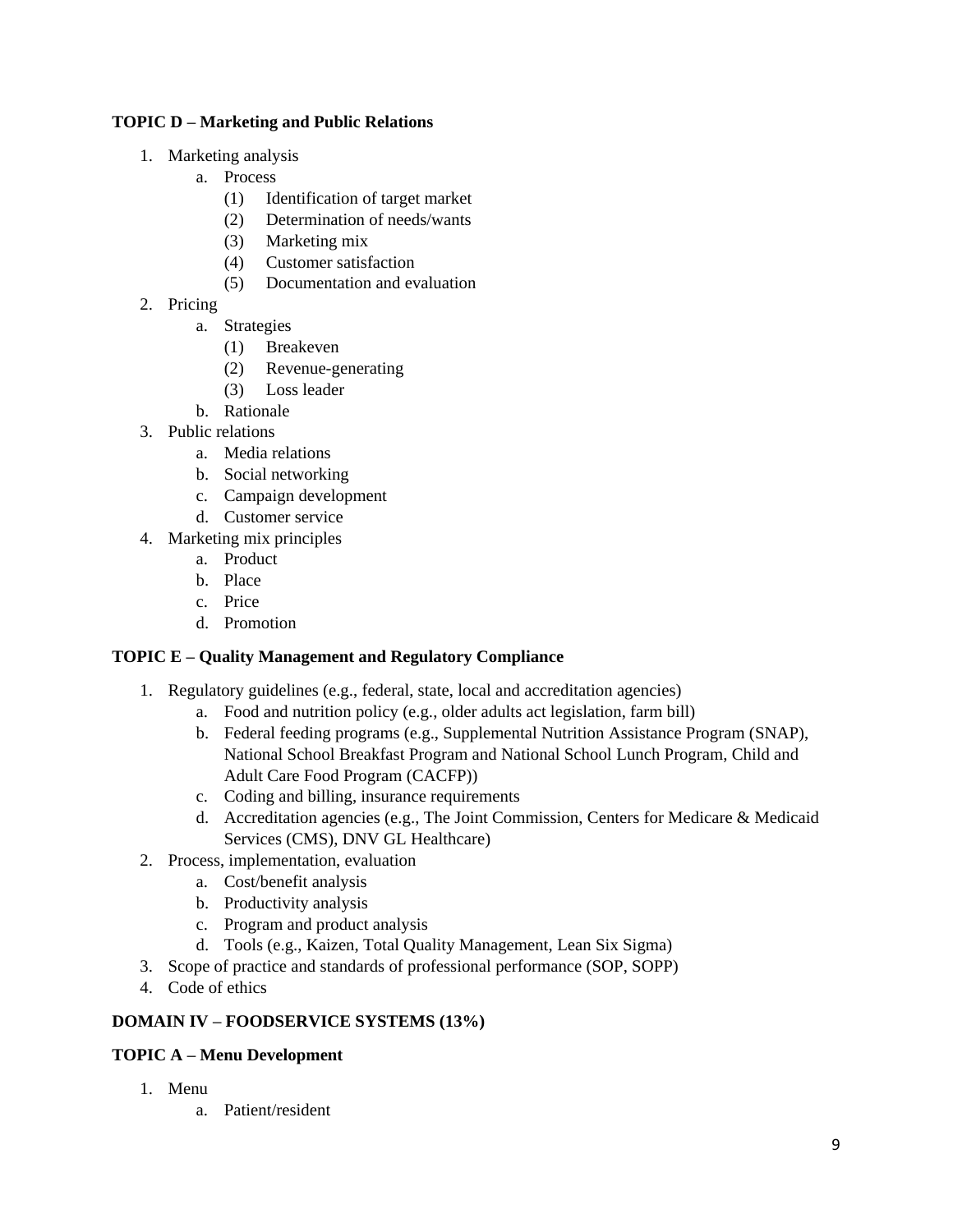- (1) Multi facility
- (2) Single site
- b. Commercial
- c. Non-commercial
- 2. Menu development
	- a. Master menu
	- b. Guidelines and parameters
		- (1) Sensory characteristics
		- (2) Nutritional adequacy
		- (3) Cost
		- (4) Regulations
	- c. Modifications
		- (1) Diet/disease states/life span
		- (2) Preferences/substitutions
		- (3) Nutritional adequacy
		- (4) Food allergies and sensitivities
		- (5) Cultural/religious
		- (6) Vegetarian/vegan
		- (7) Demographics
	- d. Satisfaction Indicators
		- (1) Customer/patient evaluation
		- (2) Sales data
		- (3) Employee satisfaction
	- e. Operational influences
		- (1) Facility/equipment
		- (2) Labor
		- (3) Budget
		- (4) Organizational philosophy (e.g., mission, vision, culture, values)
	- f. External influences
		- (1) Trends
		- (2) Seasonality
		- (3) Emergency/disaster management
		- (4) Product availability

# **TOPIC B – Procurement, Production, Distribution, and Service**

- 1. Procurement, receiving, and inventory management
	- a. Procurement principles, concepts, and methods
		- (1) Bid process and contract implementation
		- (2) Specification development
		- (3) Group purchasing/prime vendor
		- (4) Ethics
		- (5) Foodservice management software
	- b. Procurement decisions
		- (1) Product selection/yield (e.g., fresh, frozen, prepackaged)
		- (2) Quality standards
		- (3) Product packaging
		- (4) Cost analysis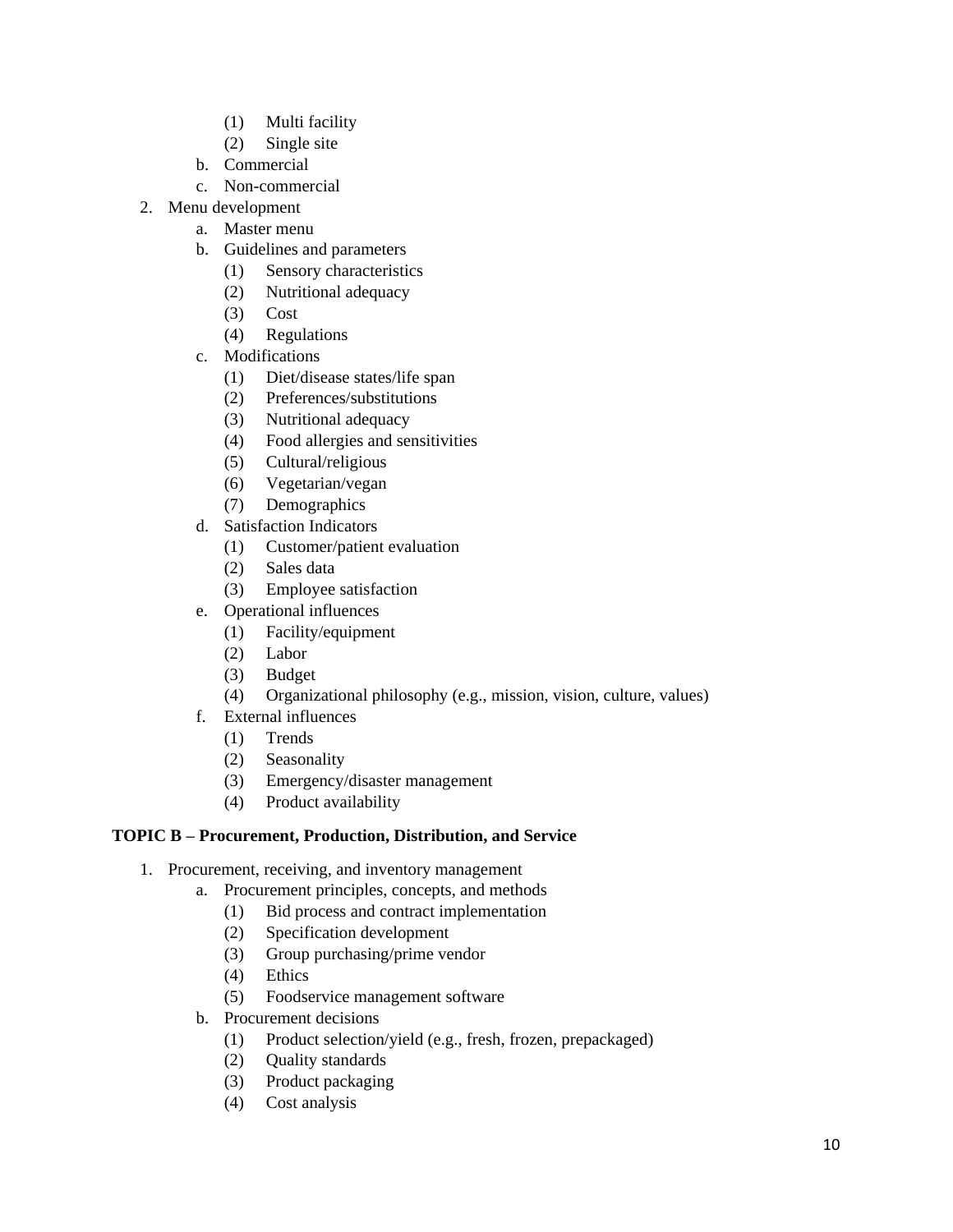- c. Receiving and storage
	- (1) Equipment and methods
	- (2) Records
	- (3) Security
	- (4) Safety and sanitation
- d. Inventory management
	- (1) Control procedures (e.g., par levels, rotation and minimum/maximum)
	- (2) Issuing procedures
	- (3) Inventory technology
- 2. Principles of quantity food preparation and processing
	- a. Cooking methods
	- b. Equipment
	- c. Preservation and packaging methods
	- d. Modified food preparation
- 3. Food production control procedures
	- a. Standardized recipes
	- b. Ingredient control
	- c. Portion control and yield analysis
	- d. Forecasting production
	- e. Production scheduling
	- f. Food waste management
	- g. Inventory management
	- h. Safety and sanitation
- 4. Production systems
	- a. Conventional
	- b. Commissary
	- c. Ready-prepared (e.g., cook-chill, cook-freeze)
	- d. Assembly/serve
	- e. Display cooking
- 5. Distribution and service
	- a. Type of service systems (e.g., centralized, decentralized and room service)
	- b. Equipment
	- c. Packaging

# **TOPIC C – Sanitation and Safety**

- 1. Sanitation
	- a. Sanitation practices and infection control
		- (1) Personal hygiene
		- (2) Food and equipment
		- (3) Waste disposal
		- (4) Food handling techniques
	- b. Food laws and regulations (e.g., Food Code, government and other agencies)
- 2. Food safety
	- a. Principles
		- (1) Contamination and spoilage
		- (2) Microbiological control
		- (3) Signs and symptoms of food borne illness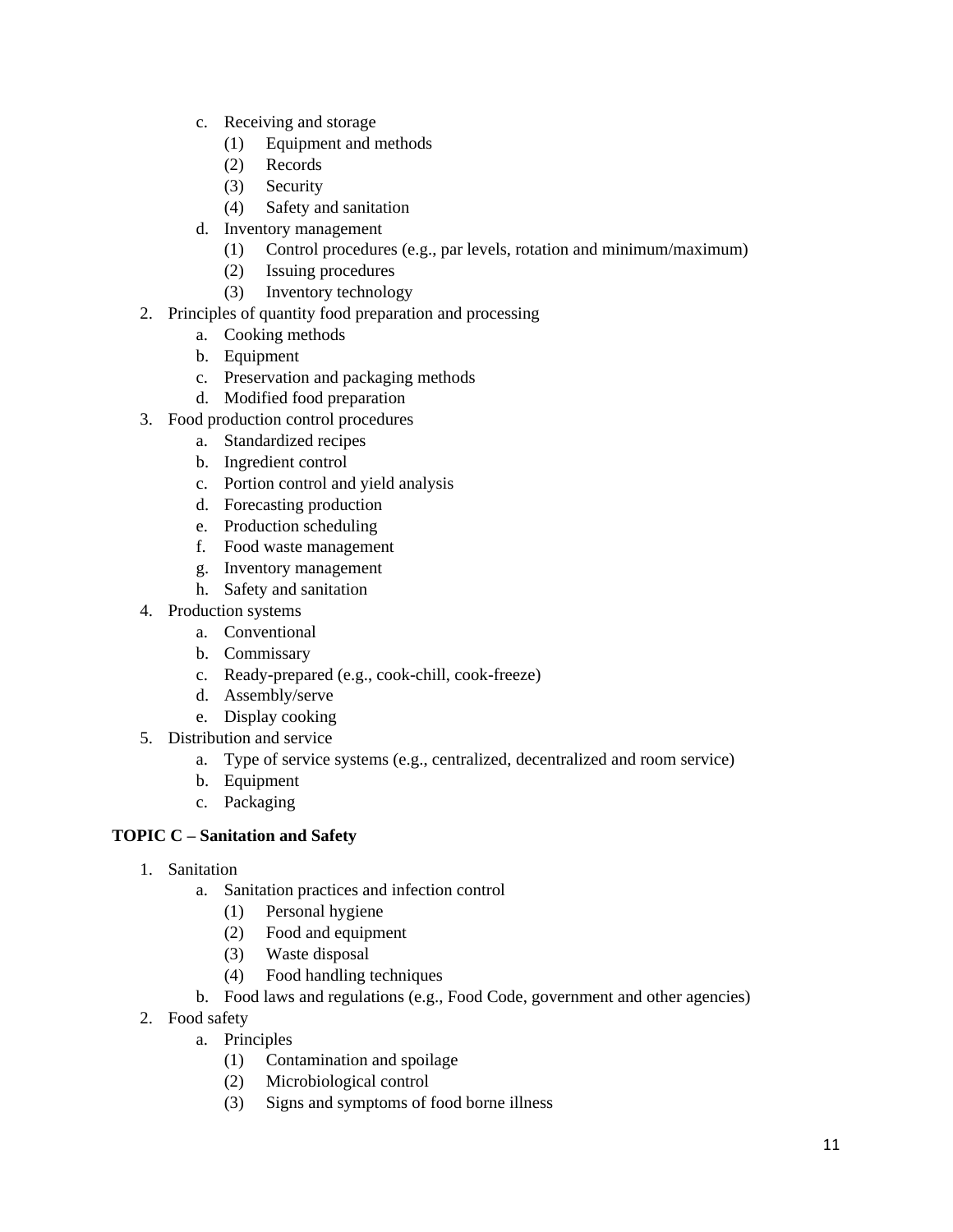- (4) Allergens/cross contact
- b. Food safety management
	- (1) Standard operating procedures
	- (2) Time and temperature control
	- (3) Documentation and recordkeeping
	- (4) Recalls
	- (5) Operational emergencies
	- (6) Bioterrorism
	- (7) Employee behaviors and training
	- (8) Inspections and audits
	- (9) Hazard Analysis Critical Control Point (HACCP)
- 3. Safety
	- a. Employee
		- (1) Universal precautions
		- (2) Equipment use and maintenance
		- (3) Personal work habits
		- (4) Protective equipment
	- b. Practices
		- (1) Environmental conditions
		- (2) Regulations
		- (3) Fire safety
		- (4) Accident prevention
		- (5) Occupational health and safety guidelines
	- c. Documentation and recordkeeping
		- (1) Reporting (e.g., work restrictions, injuries, accidents, Workers' Compensation, spills, falls, exposures)

# **TOPIC D – Equipment and Facility Planning**

- 1. Facility layout
	- a. Equipment and layout planning
		- (1) Menu
		- (2) Flow of food
		- (3) Service systems
		- (4) Safety and sanitation
		- (5) Privacy and accessibility
		- (6) Codes and standards
		- (7) Budget (e.g., equipment, staff, operational inputs)
		- (8) Staffing (e.g., skill and number)
	- b. Planning team
		- (1) Composition
		- (2) Roles and responsibilities
		- (3) Project management schedule
- 2. Equipment
	- a. Specifications
	- b. Selection
	- c. Installation schedule
	- d. Staff training